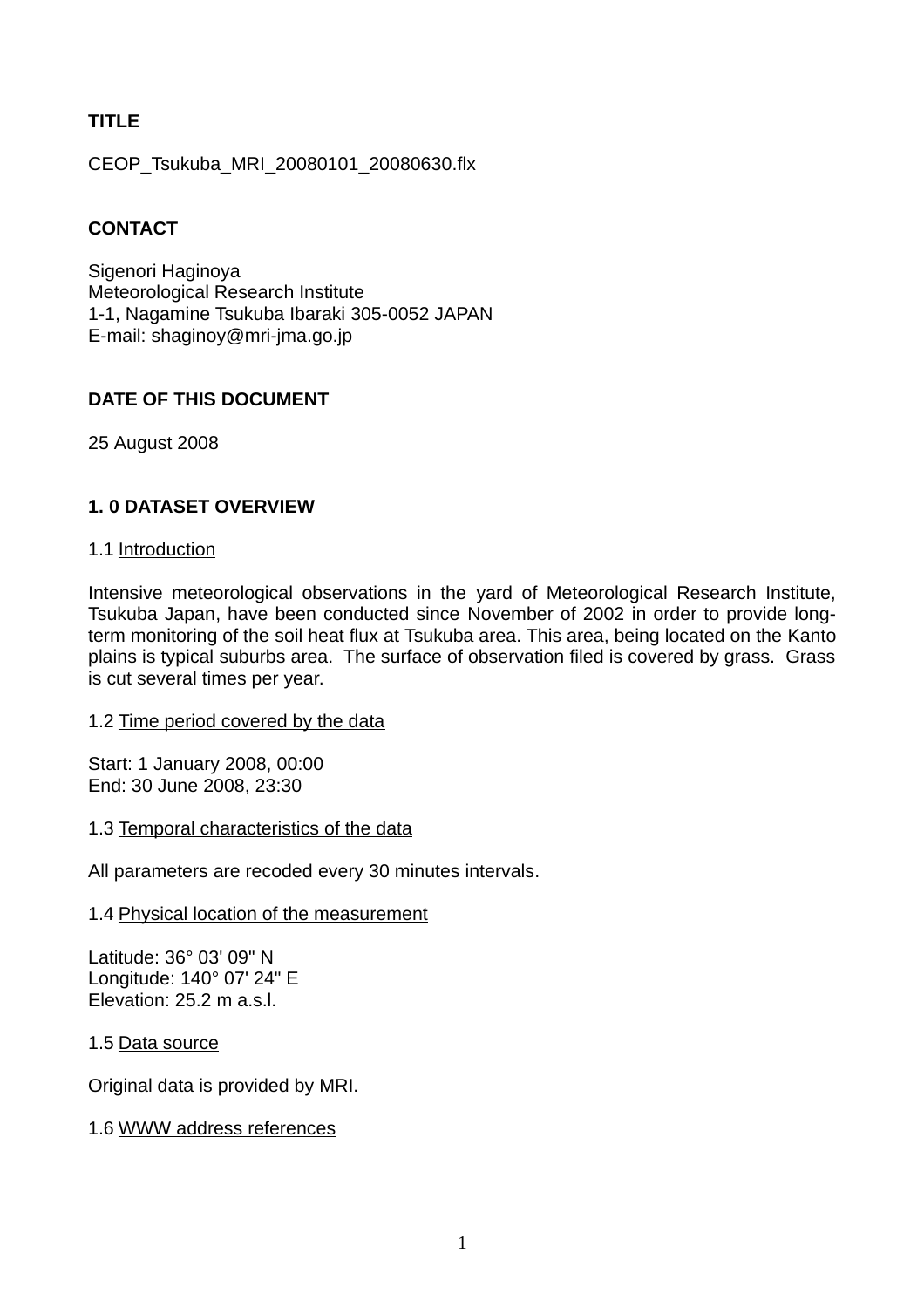## **2.0 INSTRUMENTATION DESCRIPTION**

### 2.1 Platform

The sensors are placed on the ground.

### 2.2 Description of the instrumentation

| ----            | Mode   | - -<br>M<br>turer<br>___ |
|-----------------|--------|--------------------------|
| اا0د<br>$\cdot$ | $\sim$ | $\sim$                   |

### 2.3 Instrumentation specification

| <b>Parameter</b> | <b>Sensor Type</b> | Height of sensor (m) | <b>Accuracy</b> | <b>Resolution</b>  |
|------------------|--------------------|----------------------|-----------------|--------------------|
| Soil heat flux   | thermopile         | $-0.02$              | $+1 - 3%$       | 1 W/m <sup>2</sup> |
| Soil heat flux   | thermopile         | $-0.10$              | $+/-3%$         | 1 W/m <sup>2</sup> |
| Soil heat flux   | thermopile         | $-0.50$              | $+/-3%$         | 1 W/m <sup>2</sup> |

# **3.0 DATA COLLECTION AND PROCESSING**

#### 3.1 Description of data collection

Data are downloaded from the AWS every 30minutes. Then, data are sent to data server PC, where they are processed.

### 3.2 Description of derived parameters and processing techniques used

Soil heat fluxes are the previous 30 minutes average values.

### **4.0 QUALITY CONTROL PROCEDURES**

For all parameters, the data has been visually checked, looking for extremely low/high values and/or periods with constant values. The quality control flags follow the CEOP data flag definition document.

#### **5.0 GAP FILLING PROCEDURES**

No gap filling procedure was applied.

### **6.0 DATA REMARKS**

6.1 PI's assessment of the data

6.1.1 Instruments problems

### 6.1.2 Quality issues